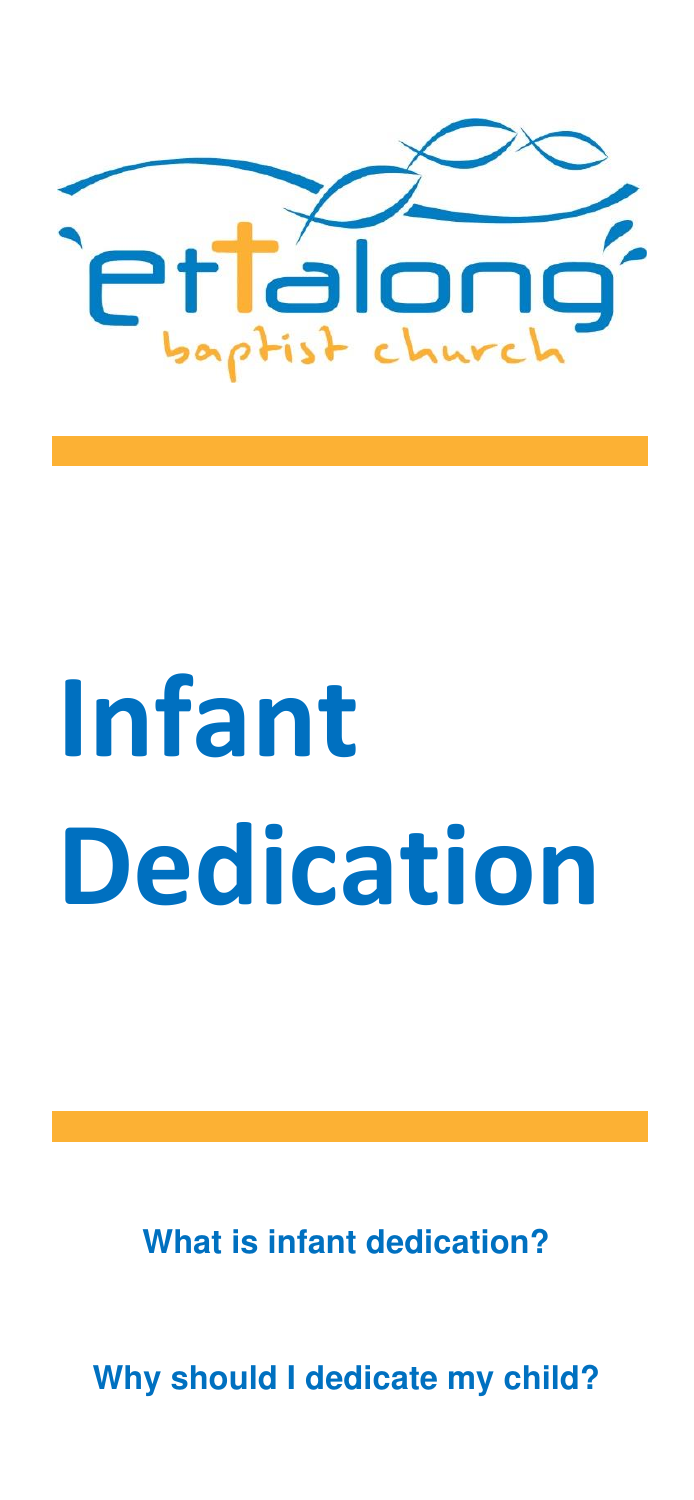# **The Joy Of Children**

Among the many gifts that God has given us, few are more wonderful than the gift of a child. The birth of a baby brings with it many hopes and joys, and most importantly a feeling of great gratitude towards God.

Every child has an important place in God's love. In Mark 10:13-16 we read the account of Jesus blessing the little children. Jesus said, "Let the children come to me and do not hinder them, for the Kingdom of God belongs to such as these". Jesus wishes to bless our children in the same way today.

It is important that as parents and as a church family we play our role in making that blessing effective in the child's life. It is right and proper then that we bring our children before God as an act of dedication and thanksgiving, and that we promise by God's help to give our child a loving, Christian upbringing.

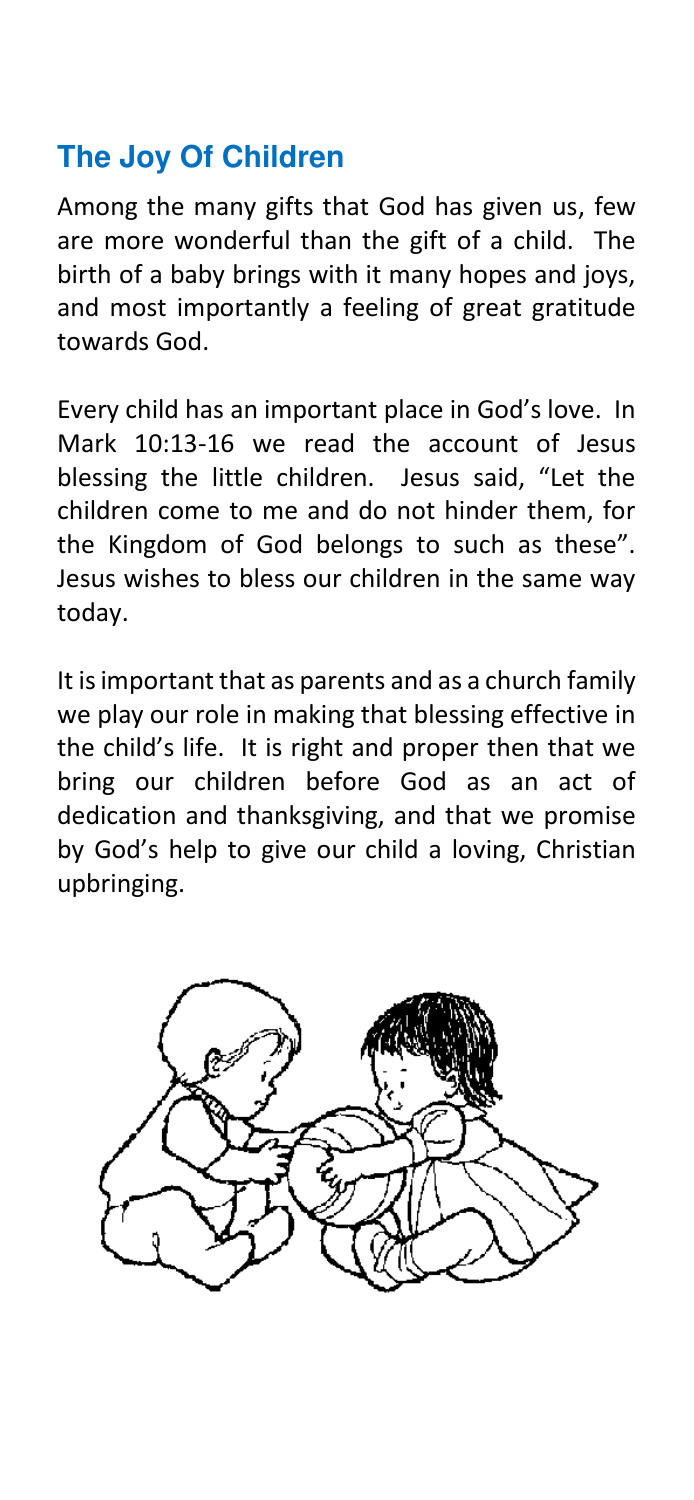## **What Is An Infant Dedication?**

The dedication and thanksgiving of a child is a simple service where the parents and relatives of the child and the church family do 4 simple things.

**1. An infant dedication is a thanksgiving to God, by the parents, with the church, for the gift of the child.** 

*Every good and perfect gift comes from the Lord. Indeed your child is a sacred trust placed in your care (Psalm 127:3).* 

**2. An infant dedication includes a recognition and promise by the parents to bring the child up in a Christian way, pleasing and honourable to God.** 

*You owe to your child the best that you can give them. You are answerable only to God in a way that no one else can before it is your responsibility as parents to bring your child up in the way of the Lord. (Ephesians 6:4)*

**3. An infant dedication includes an acknowledgement and support of the parents by the whole church family.** 

*The task of bringing up a child in a way that is pleasing and honourable to God is something that can be quite daunting. Yet you are not alone. Your church family promises at this service to support you, encourage you, help you and to stand by you in prayer.*

**4. An infant dedication is a call for God's blessing upon the child, parents and the church family.**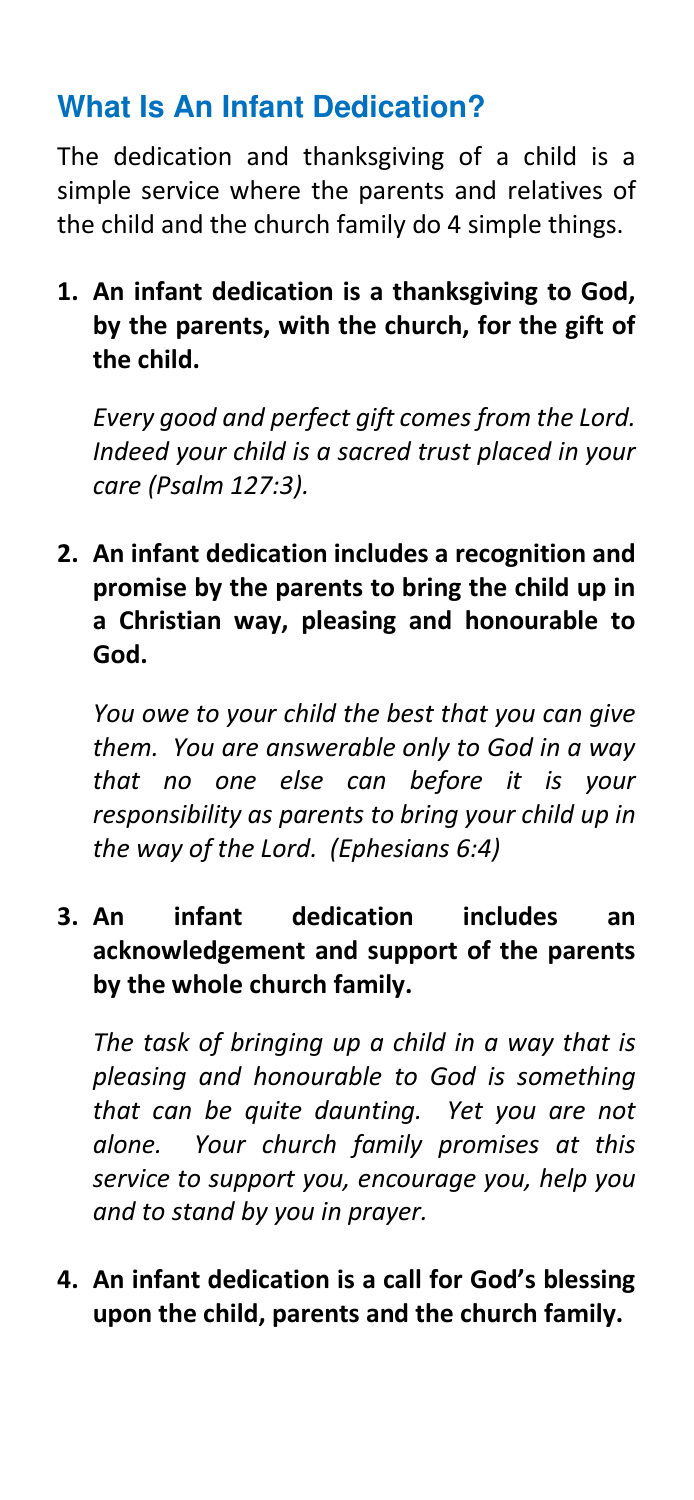## **What An Infant Dedication Is Not!**

Below are some misconceptions people have concerning what infant dedication is.

#### **1. An infant dedication is not an Infant Baptism.**

*Many denominations of the Christian Church perform Infant Baptism. This is where a baby of professing Christians is baptised by semi immersion, or the sprinkling or pouring of water. Baptists do not practice infant baptism, we practice believers baptism. A person is only baptised when they are old enough to make their own decision of faith, that is, when they are old enough to consciously turn away from their sins and accept for themselves the Lord Jesus Christ as their Saviour.* 

## **2. An infant dedication does not give a child a ticket to heaven.**

*The dedication of a child is not some magical ceremony or rite that will cause him or her to become a child of God. When a child is old enough to understand the gospel of Jesus Christ then they need to make their own decision whether to accept Christ or reject Christ. We are all sinners before God. Dedication of an infant will do nothing to change that status.* 

### **3. An infant dedication will not make a child a Baptist or a member of the Church.**

**4. An infant dedication is not a naming service.**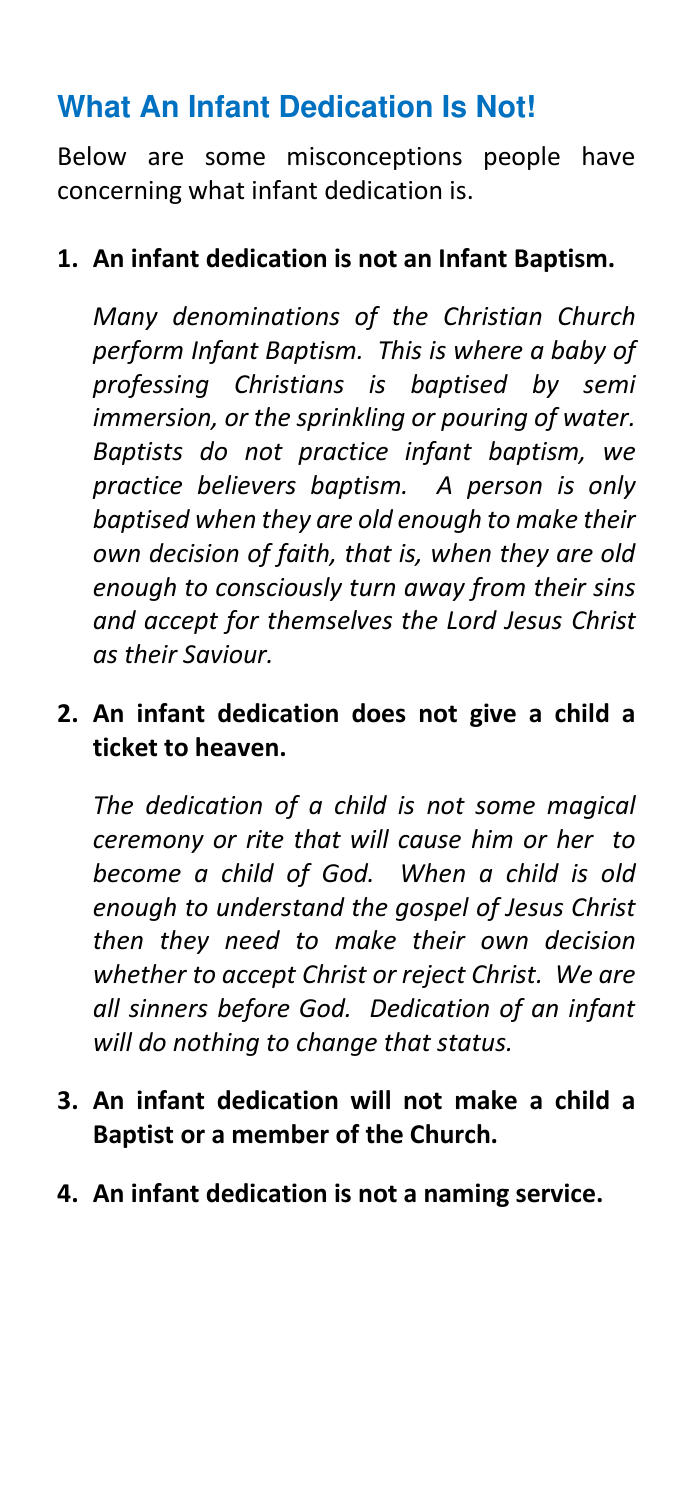## **An Example Of A Service:**

Children are very special and important to God. They are a great gift that God has given us.

Today ……………… have come with their baby (or child) ……………to give thanks to God for the creation and birth of this beautiful child.

They have come secondly to make a promise that they may, relying on God's help, endeavour to bring this child up in a way that is pleasing and honourable to the Lord. As a church we promise to the parents and to the Lord, that we will help them in this task, that we may support and encourage them, and that we may stand by them in prayer.

Today we also come to pray together for this child. We pray that God's blessing may descend and rest upon this child. We pray together as this child grows, that he/she, may respond in faith to Christ as his/her Lord and Saviour.

Let us read two short passages from the Bible;

#### **Deuteronomy 6:4-7,**

**Hear, O Israel: The Lord our God, the Lord is one. Love the Lord your God with all your heart and with all your soul and with all your strength. These commandments that I give to you today are to be upon your hearts. Impress them upon your children. Talk about them when you sit at home and when you walk along the road, when you lie down and when you get up.** 

#### **Mark 10:13-16,**

**People were bringing little children to Jesus to have him touch them, but the disciples rebuked them. When Jesus saw this he was indignant. He said to them "Let the little children come to me and do not hinder them for the kingdom of God belongs to such as these. I tell you the truth whoever does not receive the kingdom of God like a child will never enter it. Then he took the children in his arms, put his hands on them and blessed them.**